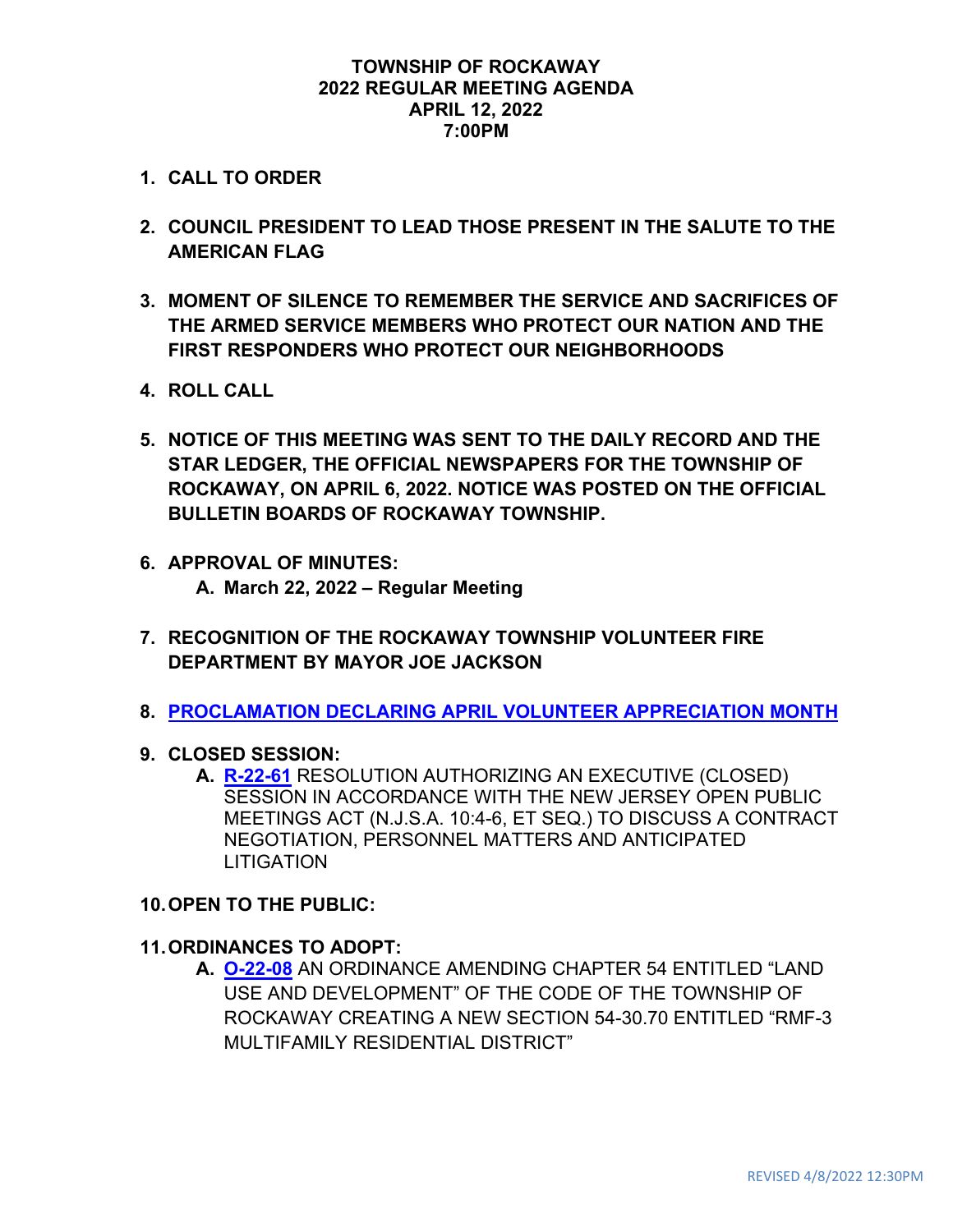## **12.PUBLIC HEARING IN REFERENCE TO THE PARTIAL INTERIOR RESTORATION AND MEP UPGRADES OF THE FORD-FAESCH MANOR HOUSE**

**A. [R-22-63](https://www.rockawaytownship.org/DocumentCenter/View/8309/R-22-63-Resolution-Adopting--Pre-Qualification-Regulations-2022)** RESOLUTION ADOPTING PRE-QUALIFICATION REGULATIONS FOR BIDDERS REGARDING THE PARTIAL INTERIOR RESTORATION AND MEP UPGRADES OF THE FORD-FAESCH MANOR HOUSE

### **13.CONSENT AGENDA:**

- **A. [R-22-57](https://www.rockawaytownship.org/DocumentCenter/View/8303/R-22-57-03-28-22-REVISED-Ford-Faesch-Grant-Resolution-for-NJHT-2022)** RESOLUTION AUTHORIZING THE MAYOR TO SIGN A GRANT APPLICATION TO BE SUBMITTED TO THE NEW JERSEY HISTORIC TRUST PROGRAM FOR A 2022 GRANT FOR THE PRESERVATION OF THE FORD-FAESCH MANOR HOUSE C.1772 OWNED BY THE TOWNSHIP OF ROCKAWAY
- **B. [R-22-58](https://www.rockawaytownship.org/DocumentCenter/View/8304/R-22-58-1130106-113-reso)** 2022 HOMESTEAD CREDIT REFUND BLOCK 11301.06 LOT 1.13 6113 VETERANS DRIVE
- **C. [R-22-59](https://www.rockawaytownship.org/DocumentCenter/View/8305/R-22-59-30901-15)** REDEMPTION OF TAX TITLE LIEN C#21-008 AGAINST BLOCK 30901 LOT 15 KNOWN AS 125 DECKER RD.
- **D. [R-22-60](https://www.rockawaytownship.org/DocumentCenter/View/8306/R-22-60-40701-86)** REDEMPTION OF TAX TITLE LIEN C#20-015 AGAINST BLOCK 40701 LOT 86 KNOWN AS 917 GREEN POND RD.
- **E. [R-22-62](https://www.rockawaytownship.org/DocumentCenter/View/8308/R-22-62-Auction-Resolution)** A RESOLUTION OF THE TOWNSHIP COUNCIL OF THE TOWNSHIP OF ROCKAWAY AUTHORIZING THE SALE OF SURPLUS PERSONAL PROPERTY NO LONGER NEEDED FOR PUBLIC USE ON AN ONLINE AUCTION WEBSITE
- **F. [R-22-64](https://www.rockawaytownship.org/DocumentCenter/View/8310/R-22-64-04-06-22-Resolution-to-Amend-R-22-56-and-to-approve-use-for-fire-training)** AUTHORIZING AN AMENDMENT TO R-22-56 TO REMOVE 4 VEHCLES PREVIOUSLY APPROVED FOR AUCTION AND DEDICATING SAME FOR USE IN EXTRICATION TRAINING BY THE ROCKAWAY TOWNSHIP FIRE DEPARTMENT AND FURTHER AUTHORIZING THE SUBSEQUENT DISPOSAL OF SUCH VEHICLES AS SCRAP METAL
- **G. [R-22-65](https://www.rockawaytownship.org/DocumentCenter/View/8312/R-22-65-04-04-22-Kruppa-LLC-v-Rockaway-Stip-of-Settlement-Resolution)** AUTHORIZING DEFENSE COUNSEL TO SIGN A STIPULATION OF SETTLEMENT OF THE TAX APPEAL ENTITLED KRUPPA, LLC. VS. TOWNSHIP OF ROCKAWAY BEARING TAX COURT DOCKET NUMBERS 005110-2009; 04785-2010; 005549-2011; 010423- 2012; 018015-2013; 001330-2013; 001112-2014; 000273-2015; 006574- 2016; 003625-2017; 001741-2018; 001898-2019; 000808-2020; 003335- 2021 RESPECTING THE REAL PROPERTY DESIGNATED AS LOT 8 IN BLOCK 22103 ON THE OFFICIAL TAX MAP OF THE TOWNSHIP OF ROCKAWAY MORE COMMONLY KNOWN AS 10-14 GREEN POND ROAD